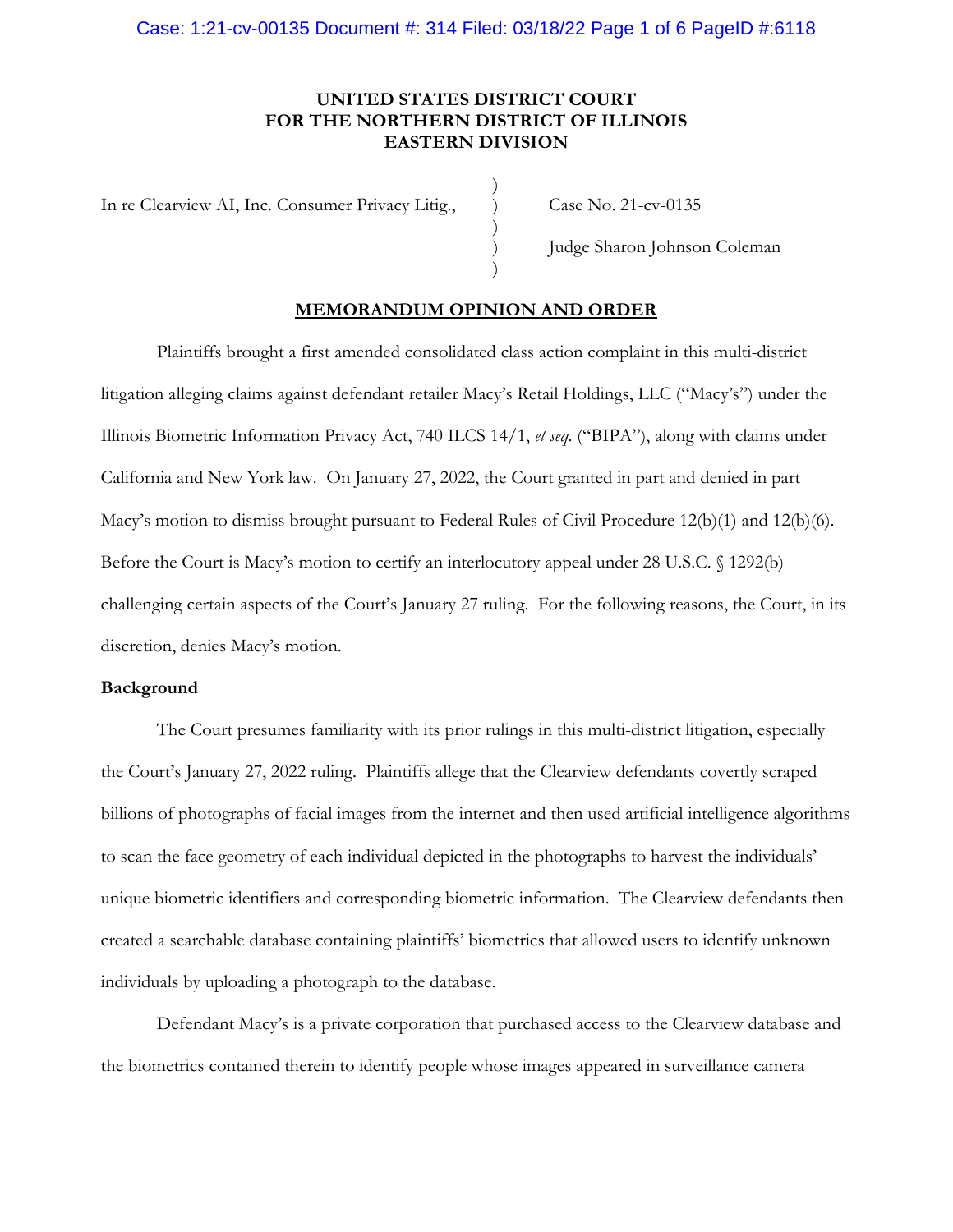# Case: 1:21-cv-00135 Document #: 314 Filed: 03/18/22 Page 2 of 6 PageID #:6119

footage from Macy's retail stores. Plaintiffs allege that Macy's is part of the Clearview Client Class, which they defined as follows:

All non-governmental, private entities – including publicly-traded companies – who purchased access to, or otherwise obtained, the Biometric Database and then utilized the database to run biometric searches at a time when the Biometrics of one or more of the named Plaintiffs had already been captured, collected or obtained, and subsequently stored, by the Clearview Defendants.

Plaintiffs contend that there are at least 200 companies in the Clearview Client Class.

In their first amended consolidated complaint, plaintiffs bring a BIPA claim against Macy's under 740 ILCS 14/15(b), which prohibits private entities from collecting, capturing, purchasing, receiving through trade, or otherwise obtaining a person's biometric identifiers or information without first providing notice and consent. Plaintiffs also bring a BIPA claim under 740 ILCS 14/15(c), which prohibits private entities from selling, leasing, trading, or profiting from a person's biometric identifiers or information. Further, plaintiffs alleged statutory and common law claims against Macy's under California and New York law.

#### **Legal Standard**

There are four statutory criteria the Court must consider in order to grant a  $\frac{1292(b)}{b}$  motion: (1) there must be a question of law; (2) the question of law must be controlling; (3) the question of law must be contestable; and (4) immediate appeal would materially advance the litigation. *Kenosha Unified Sch. Dist. No. 1 Bd. of Educ. v. Whitaker,* 841 F.3d 730, 732 (7th Cir. 2016); *Ahrenholz v. Board of Trs. of Univ. of Ill.*, 219 F.3d 674, 675 (7th Cir. 2000). "Question of law" in the context of § 1292(b) goes to the "meaning of a statutory or constitutional provision, regulation, or common law doctrine." *Ahrenholz,* 219 F.3d at 676. Section 1292(b) gives district courts discretion when considering whether to certify an interlocutory appeal. *See Breuder v. Board of Trs. of Cmty. College Dist. No. 502,* 888 F.3d 266, 271 (7th Cir. 2018). In the end, § 1292(b) requests for interlocutory appeal are for exceptional circumstances. *Caterpillar Inc. v. Lewis*, 519 U.S. 61, 74, 117 S.Ct. 467, 136 L.Ed.2d 437 (1996).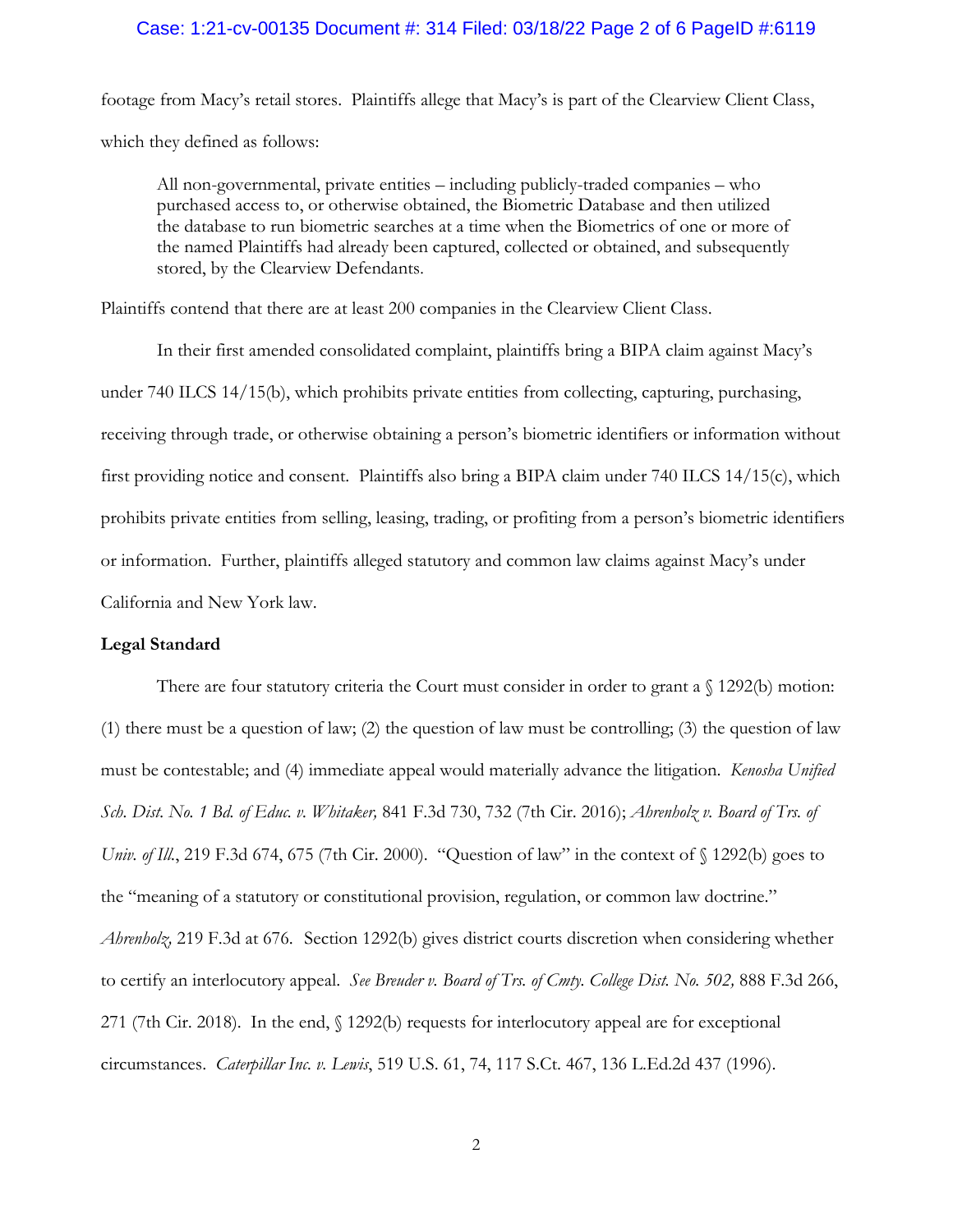### Case: 1:21-cv-00135 Document #: 314 Filed: 03/18/22 Page 3 of 6 PageID #:6120

### **Discussion**

In the present § 1292(b) motion, Macy's asks the Court to certify three questions, the first one concerning Article III standing: "Whether, in light of the United States Supreme Court's decision in *TransUnion*, allegations of bare statutory violations of Illinois' Biometric Information Privacy Act, unaccompanied by allegations of actual harm, confer Article III standing." There are several reasons why Macy's first question for interlocutory appeal does not meet  $\S$  1292(b)'s standards, as discussed directly below.

In the January 2022 ruling, the Court concluded that "plaintiffs have sufficiently alleged that defendant's use of their private information without the opportunity to give their consent as required under BIPA 15(b) caused them the concrete harm of violating their privacy interests in their biometric data." In short, the Court concluded that there were sufficient allegations of actual harm, unlike Macy's interlocutory question that there was no actual harm. Macy's first question thus distorts the Court's application of the law to the facts.

Meanwhile, in concluding plaintiffs sufficiently alleged actual harm for their BIPA 15(b) claim, the Court relied on the Seventh Circuit's decision in *Bryant v. Compass Group USA, Inc.*, 958 F.3d 617, 627 (7th Cir. 2020). In *Bryant*, the Seventh Circuit concluded that the plaintiff had Article III standing for her BIPA 15(b) claim based on the disclosure of her private information without her consent, and thus defendant "inflicted the concrete injury BIPA intended to protect against, *i.e.* a consumer's loss of the power and ability to make informed decisions about the collection, storage, and use of her biometric information." *Id*. at 627. The Supreme Court's decision in *TransUnion*, *LLC v. Ramirez*, 141 S.Ct. 2190, 2200 (2021), bolsters the *Bryant* holding when it held, "[v]arious intangible harms can also be concrete" including "reputational harms, disclosure of private information, and intrusion upon seclusion." *Id.* at 2204.

Nevertheless, Macy's argues that *TransUnion* stands for the proposition that a victim of a privacy harm can only suffer an injury-in-fact for Article III standing if the victim's information is disseminated

3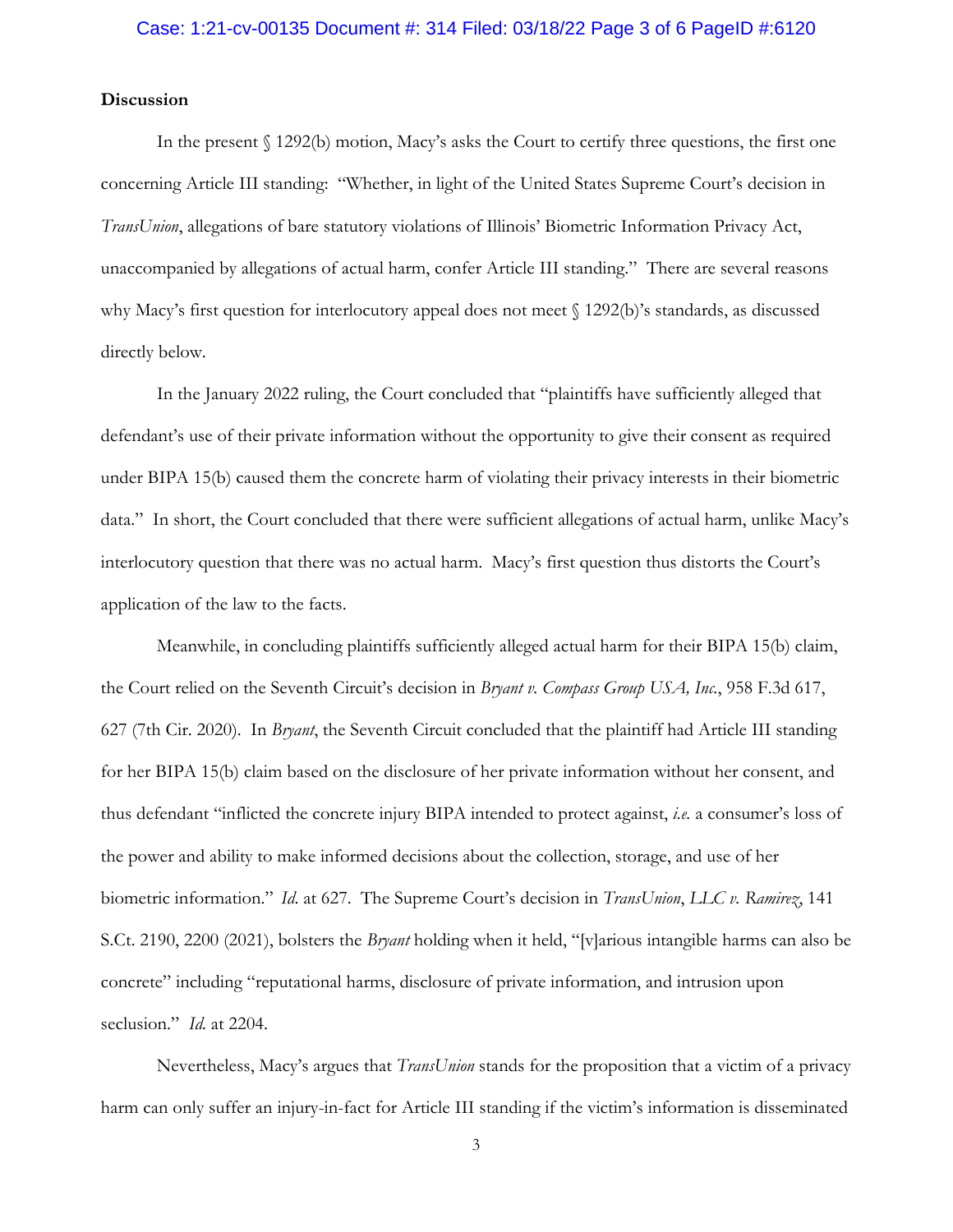### Case: 1:21-cv-00135 Document #: 314 Filed: 03/18/22 Page 4 of 6 PageID #:6121

to a third-party. The *TransUnion* decision does not support this proposition. Instead, in the context of the Fair Credit Reporting Act ("FCRA"), the *TransUnion* Court concluded that certain class members whose credit reports were not disseminated to third parties did not suffer a concrete injury-in-fact, keeping in mind that "history and tradition offer a meaningful guide to the types of cases that Article III empowers federal courts to consider." *Id*. at 2204. As the *TransUnion* Court clarified, "with respect to the concrete-harm requirement in particular, this Court's opinion in *Spokeo v. Robins* indicated that courts should assess whether the alleged injury to the plaintiff has a 'close relationship' to a harm 'traditionally' recognized as providing a basis for a lawsuit in American courts" and that this "inquiry asks whether plaintiffs have identified a close historical or common-law analogue for their asserted injury." *Id*. In *TransUnion*, the Supreme Court analogized the FCRA violations to the tort of defamation, which requires that the defamatory statement be published to a third party. *Id*. at 2209. Thus, the plaintiffs whose reports were not disseminated to third parties did not allege a concrete injury-in-fact under the FCRA.

Here, the Seventh Circuit analogized BIPA violations to common law privacy torts, which are different common law torts than defamation. *See Fox v. Dakkota Integrated Sys., LLC,* 980 F.3d 1146, 1153 (7th Cir. 2020); *Bryant*, 958 F.3d at 627. As the *Bryant* court held: "Bryant was asserting a violation of her own rights—her fingerprints, her private information—and that this is enough to show injury-in-fact without further tangible consequences. This was no bare procedural violation; it was an invasion of her private domain, much like an act of trespass would be. *Id*. at 624. Accordingly, the Supreme Court's FCRA ruling in *TransUnion* does not change the Seventh Circuit's BIPA precedent.

In the end, there is no contestable question of law to appeal because under Seventh Circuit precedent, a plaintiff has sufficiently alleged a BIPA 15(b) claim based on the harm associated with the invasion of plaintiff's private information. *See Bryant*, 958 F.3d at 619 ("a failure to follow section 15(b) of the law leads to an invasion of personal rights that is both concrete and particularized."). Therefore, the Court denies Macy's motion in this respect.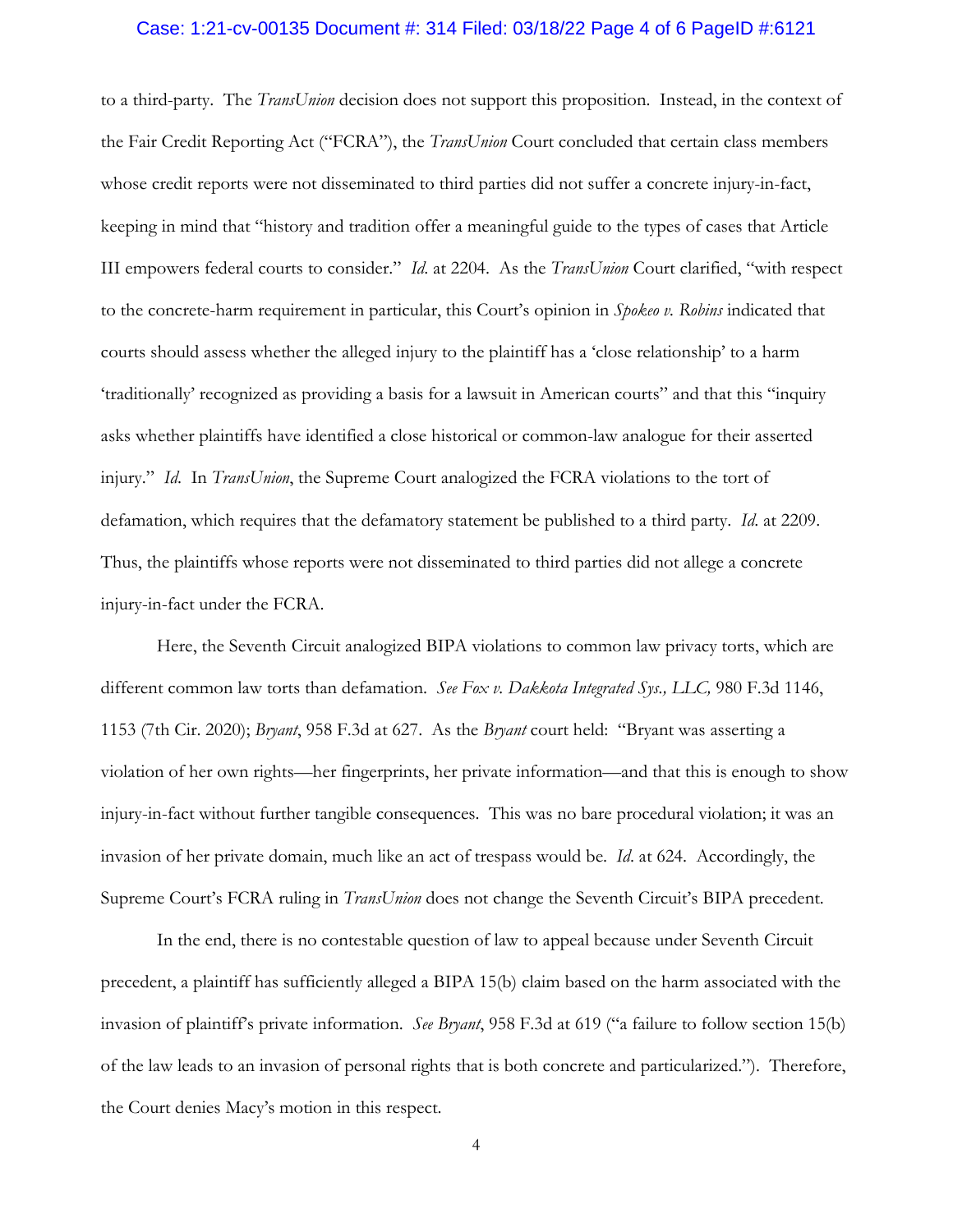### Case: 1:21-cv-00135 Document #: 314 Filed: 03/18/22 Page 5 of 6 PageID #:6122

Next, Macy's seeks to certify the following question for interlocutory appeal: "Whether, as a matter of law, a company's use of a biometric database for loss prevention suffices to allege 'profit' under Section 15(c) of BIPA." To recap, a violation of BIPA 15(c) occurs when private entities "sell, lease, trade, or otherwise profit from a person's or a customer's biometric identifier or biometric information." Macy's second question does not involve a question of law as required under § 1292(b) because the Court did not construe the statutory meaning of "profit" under BIPA 15(c), which would have amounted to a question of law for § 1292(b) purposes. *See Ahrenholz,* 219 F.3d at 676; *see, e.g., Drnek v. City of Chicago*, 205 F.Supp.2d 894, 900 (N.D. Ill. 2002) (Bucklo, J.). Rather, the Court addressed the parties' arguments whether plaintiffs had plausibly alleged Macy's profited from plaintiffs' biometric information.

To explain, in the January 2022 ruling, the Court concluded that plaintiffs plausibly alleged that Macy's used their biometric information for its own business purposes and profited from its use. From these allegations, the Court stated that "it is reasonable to infer that plaintiffs' biometric information was necessary to Macy's loss prevention business model and that this biometric information generated profits by reducing the number of stolen goods." Macy's disagreement with how the Court applied the facts as alleged to BIPA 15(c) is not grounds for an interlocutory appeal. *See 880 S. Rohlwing Road, LLC v. T&C Gymnastics, LLC*, No. 16-cv-7650, 2017 WL 264504, at \*6 (N.D. Ill. Jan. 19, 2017) (St. Eve, J.) ("If a mere disagreement in how the law is applied to the facts of a particular case was all that was needed for an interlocutory appeal,"… "every single denial of a motion to dismiss would present grounds for interlocutory appeal.") (citation omitted). The Court denies Macy's motion in this respect.

Last, Macy's asks the Court to certify a question in relation to plaintiffs' California and New York claims, namely, "whether California and New York statutes and common law protect the same set of rights secured by BIPA." Specifically, Macy's contends plaintiffs are trying to extend BIPA to other states. In making this argument, Macy's ignores the Court's consideration of the alleged facts in the context of the California's Unfair Competition Law, California's commercial misappropriation of

5